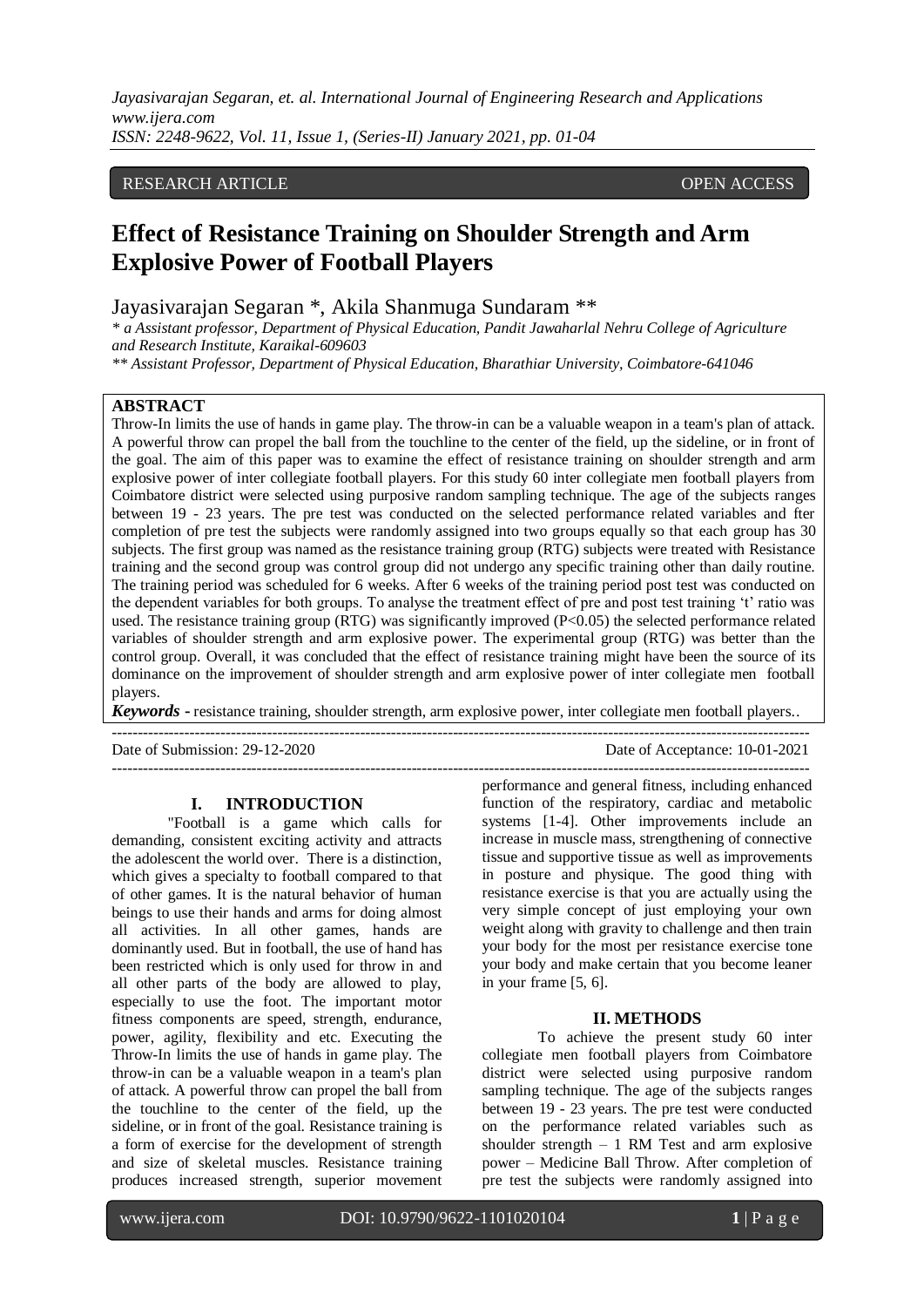two groups equally so that each group has 30 subjects. The first group was termed as the Resistance training group (RTG) subjects were treated with Resistance training and the second group was control group did not undergo any specific training other than the regular work. The post test for both groups on dependent variables was conducted after 6 weeks (3 days a week). To analyse the treatment effect of pre and post test training 't' ratio was used.

selected skill related fitness variables (Shoulder strength and arm explosive power).

## **TRAINING PROGRAMME**

Total duration of the training program is 6 weeks (4 days a week  $-1$  session a day) and 1 hour 45 min of each session including warm up & warm down.

| S.No                  | <b>EXERCISE</b>             | <b>REP</b> | <b>REP REST</b> | <b>SET</b>     | <b>SET REST</b> | <b>TOTAL TIME</b> |  |  |
|-----------------------|-----------------------------|------------|-----------------|----------------|-----------------|-------------------|--|--|
| 1.                    | <b>Wall Throws</b>          | 30         | 60              | 3              | 90              | 660               |  |  |
| 2.                    | <b>Single Leg Chop</b>      | 5          | 60              | 3              | 90              | 660               |  |  |
| 3.                    | <b>Medicine Ball Crunch</b> | 10         | 60              | 3              | 90              | 810               |  |  |
| 4.                    | <b>Plank Ups</b>            | 30         | 60              | 3              | 90              | 570               |  |  |
| <b>WEEK 3 &amp; 4</b> |                             |            |                 |                |                 |                   |  |  |
| S.No                  | <b>EXERCISE</b>             | <b>REP</b> | <b>REP REST</b> | <b>SET</b>     | <b>SET REST</b> | <b>TOTAL TIME</b> |  |  |
| 1.                    | One step wall<br>throw      | 30         | 60              | 3              | 90              | 660               |  |  |
| 2.                    | Diagonal Chop               | 30         | 60              | 3              | 90              | 660               |  |  |
| 3.                    | Push-Ups                    | 20         | 60              | $\overline{3}$ | 90              | 810               |  |  |
| 4.                    | Renegade Rows               | 4          | 60              | 3              | 90              | 570               |  |  |

| WEEK 5 & 6 |                       |            |                 |            |                 |                   |  |  |
|------------|-----------------------|------------|-----------------|------------|-----------------|-------------------|--|--|
| S.No       | <b>EXERCISE</b>       | <b>REP</b> | <b>REP REST</b> | <b>SET</b> | <b>SET REST</b> | <b>TOTAL TIME</b> |  |  |
|            | Over the Back Toss    | 30         | 60              |            | 90              | 660               |  |  |
|            | One Arm Crunch        | 30         | 60              |            | 90              | 660               |  |  |
|            | <b>Bent-Over Rows</b> | 20         | 60              |            | 90              | 810               |  |  |
| 4.         | Down Dog to Plank     |            | 60              |            | 90              | 570               |  |  |

### **III. RESULTS**

**WEEK 1 & 2**

To find out if any significant difference exists between pre and post training, t-ratio was applied. This study confirms that Resistance training had produced improvements  $(P<0.05)$  the

whereas control group did not show any improvements on selected variables. The experimental group (RTG) was better than the control group.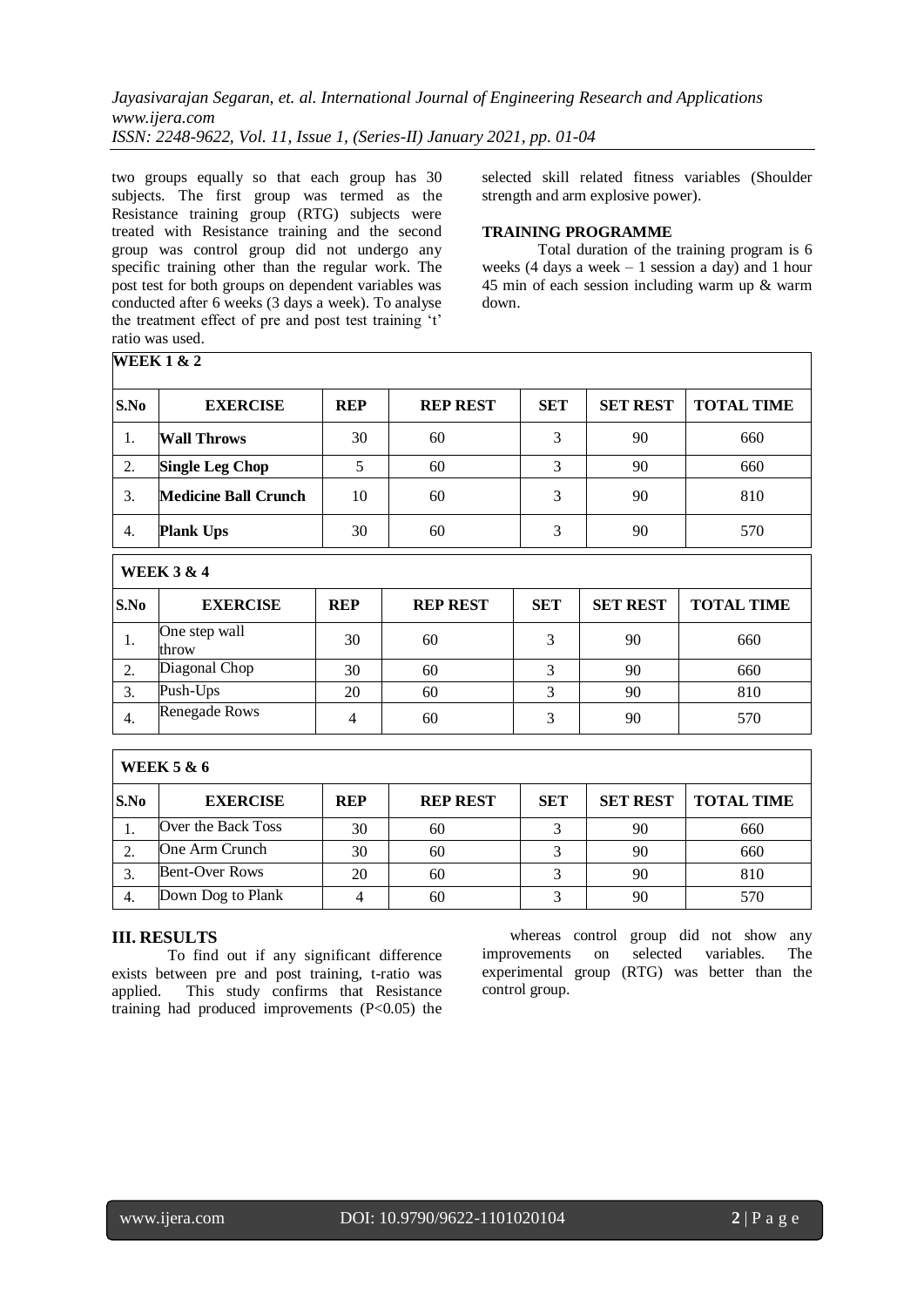| TABLE SHOWING OBTAINED MEAN VALUES FOR THE SELECTED VARIABLES |                           |                                   |             |           |            |          |  |  |  |  |
|---------------------------------------------------------------|---------------------------|-----------------------------------|-------------|-----------|------------|----------|--|--|--|--|
| S.N<br>$\mathbf o$                                            | <b>Variables</b><br>Group |                                   | Pre<br>test | Post test | <b>SEM</b> | T ratio  |  |  |  |  |
| $\cdot$                                                       | Shoulder strength         | Resistance training<br>group(RTG) | 45.33       | 55.06     | 1.652      | $14.63*$ |  |  |  |  |
|                                                               |                           | Control group $(CG)$              | 45.66       | 46.26     | 1.525      | 0.396    |  |  |  |  |
| ∍                                                             | Arm explosive<br>power    | Resistance training<br>group(RTG) | 6.88        | 9.12      | 0.154      | 21.79*   |  |  |  |  |
|                                                               |                           | Control group (CG)                | 6.90        | 6.86      | 0.127      | 0.546    |  |  |  |  |

THE PRE AND POST TEST MEAN DIFFERENCE OF SHOULDER STRENGTH IN EXPERIMENTAL GROUP AND CONTROL GROUP



THE PRE AND POST TEST MEAN DIFFERENCE OF ARM EXPLOSIV POWER IN EXPERIMENTAL GROUP AND CONTROL GROUP